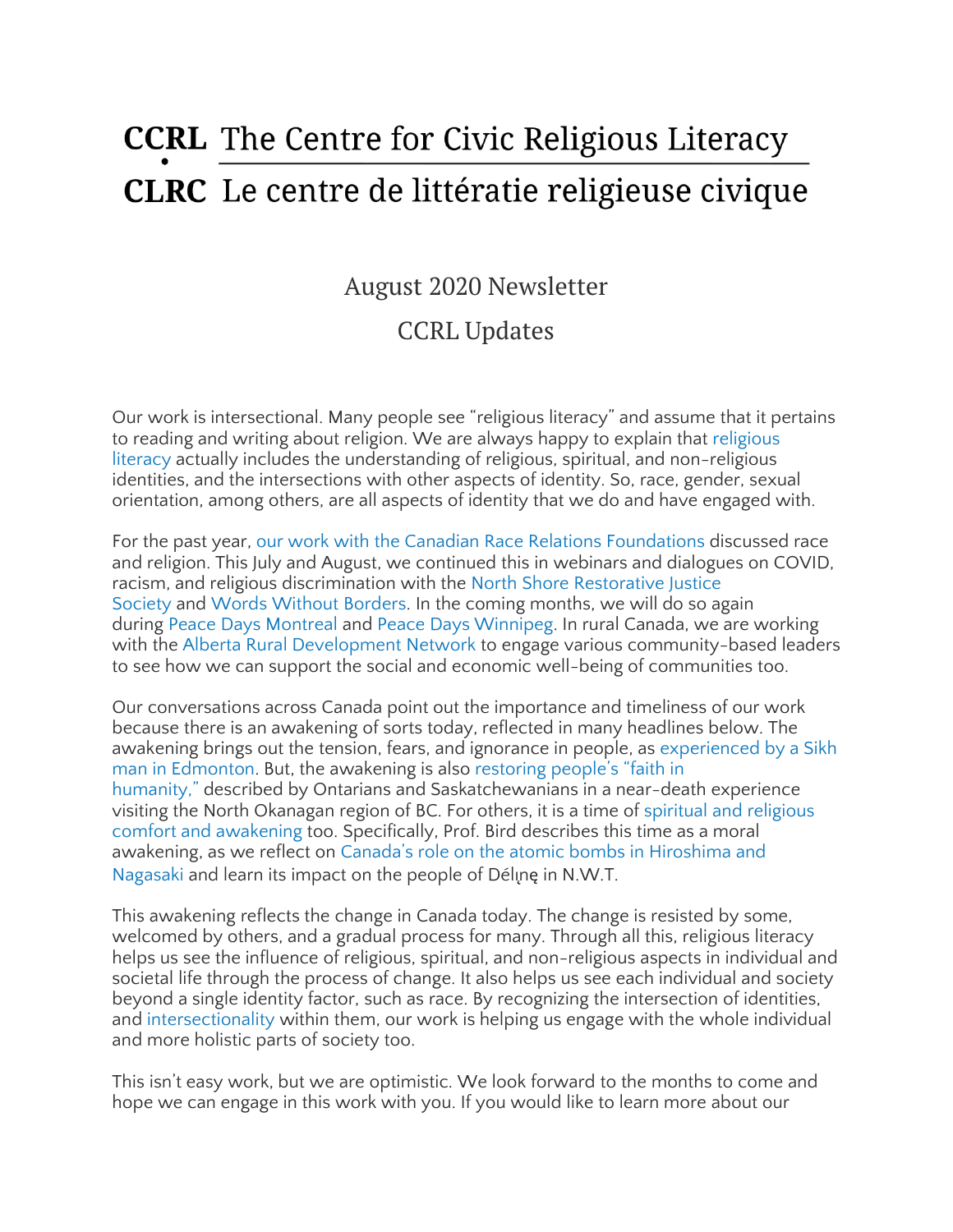projects, especially our work with the Alberta Rural [Development](https://www.ardn.ca/) Network, we invite you to complete the Expression of Interest [here](https://docs.google.com/forms/d/e/1FAIpQLSfJRtIWkef3Phsm995-z3L96R0CKGto2AwJYeVk8D_QrFKyAg/viewform) or in the EOI image below. As a non-profit, we appreciate your [financial](https://ccrl-clrc.ca/support-us/) support as well.

EOI for a project on understanding the local



ARDN, in partnership with the Centre for Civic Religious Literacy (CCRL), is seeking communities interested in the collaborative development of a customized program to support the economic and social well-being of municipalities in light of changing religious, spiritual, and non-religious identities and communities.

EOI form

The Expression of Interest for our work with the Alberta Rural Development Network

Sincerely, *[Alice](https://ccrl-clrc.ca/alice-chan/)* CCRL Executive Director & Co-Founder

## The Pulse



These current headlines reflect how religious, spiritual, non-religious perspectives remain part of our daily lives and society. They show the struggles, virtues, and influence of Canadians in local and global communities during the ongoing pandemics – that based on COVID-19 and anti-Black and anti-Indigenous racism.

*Follow our Twitter, Instagram, and LinkedIn accounts for headlines on a regular basis. Note, these headlines do not indicate endorsement but are shared for the purpose of awareness.*

#### **Canada:**

• Canadian Museum for Human Rights leadership [apologizes](https://www.theglobeandmail.com/canada/article-canadian-museum-for-human-rights-leadership-apologizes-following/) after report on systemic [racism](https://www.theglobeandmail.com/canada/article-canadian-museum-for-human-rights-leadership-apologizes-following/) *Globe and Mail*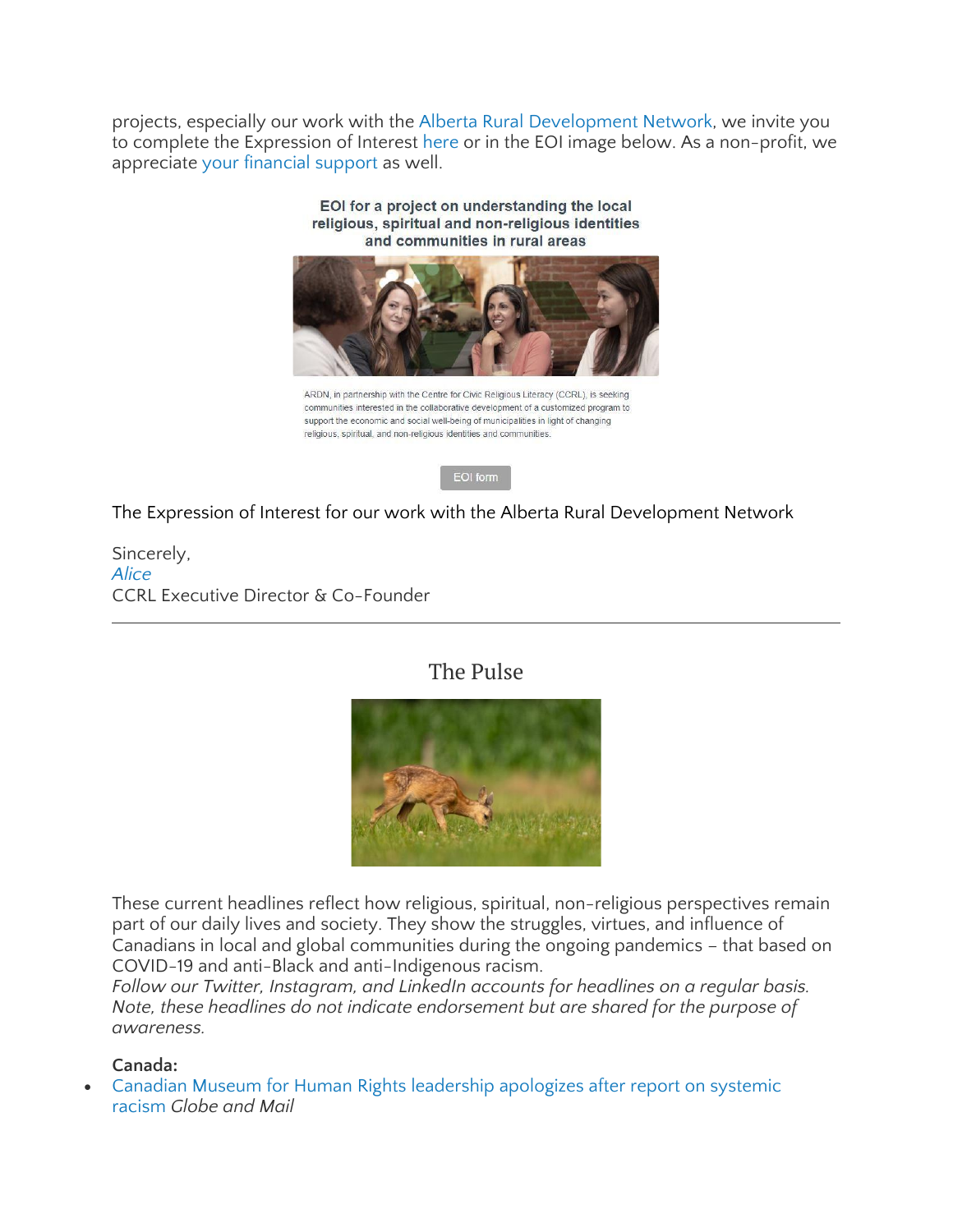- Canadian [Polish-language](https://nationalpost.com/news/canada/newspaper-tied-to-government-funded-polish-group-blames-covid-19-on-jews-in-anti-semitic-tirade) newspaper blames COVID-19 on Jews in anti-Semitic [tirade](https://nationalpost.com/news/canada/newspaper-tied-to-government-funded-polish-group-blames-covid-19-on-jews-in-anti-semitic-tirade) *National Post*
- Canadian pastor sentenced to 3 months for defying Myanmar [coronavirus](https://www.cbc.ca/news/world/myanmar-canadian-pastor-jailed-1.5676124) law *CBC News*
- Iserdeo [Jainarain's](https://www.theglobeandmail.com/life/article-iserdeo-jainarains-legacy-makes-canada-stronger-more-generous-and/) legacy makes Canada stronger, more generous and more diverse *Globe and Mail* – A reminder of the everyday Canadians who are sometimes not acknowledged as publicly.

#### **Territories:**

- Chosen and Frozen: The Jews of [Nunavut](https://worldisraelnews.com/chosen-and-frozen-the-jews-of-nunavut/) *World Israel News*
- Gwich'in Tribal Council [announces](https://cklbradio.com/2020/08/07/gwichin-tribal-council-announces-candidates-for-its-fall-election/) candidates for its fall election *The Voice of Denendeh*
- Legacy of Canada's role in atomic bomb is felt by northern Indigenous [community](https://theconversation.com/legacy-of-canadas-role-in-atomic-bomb-is-felt-by-northern-indigenous-community-143524) *The Conversation Canada*

## **British Columbia:**

- Surrey family's quest for life-saving drug for their baby captures attention of [Bollywood](https://vancouversun.com/news/local-news/surrey-familys-quest-for-life-saving-drug-for-their-baby-captures-attention-of-bollywood-star) [star](https://vancouversun.com/news/local-news/surrey-familys-quest-for-life-saving-drug-for-their-baby-captures-attention-of-bollywood-star) *Vancouver Sun*
- North Okanagan restores faith in humanity for [houseboat](https://www.kelownacapnews.com/news/north-okanagan-restores-faith-in-humanity-for-houseboat-fire-victims/) fire victims *Kelowna Capital News*
- [Vancouver](https://vancouversun.com/entertainment/movies/vancouver-queer-film-fest-trans-teens-push-to-play-their-way-in-new-documentary) Queer Film Fest: Trans teens push to play their way in new [documentary](https://vancouversun.com/entertainment/movies/vancouver-queer-film-fest-trans-teens-push-to-play-their-way-in-new-documentary) *Vancouver Sun*

#### **Alberta:**

- [Commission](https://www.cbc.ca/news/canada/calgary/alberta-human-rights-private-school-webber-academy-wins-court-1.5678573) rules in favour of 2 Muslim students who wanted prayer at private [school](https://www.cbc.ca/news/canada/calgary/alberta-human-rights-private-school-webber-academy-wins-court-1.5678573) *CBC Calgary*
- Man goes on racist rant in [Canadian](https://dailyhive.com/vancouver/racist-rant-edmonton-liquor-store-refusing-wear-mask) liquor store after refusing to wear a mask *DH Vancouver*
- Alberta Muslim group collects [donations](https://www.cbc.ca/news/canada/calgary/calgary-lebanon-donations-1.5679821) for victims of Beirut explosion *CBC Calgary*

## **Prairies:**

- [COVID-19](https://www.cbc.ca/news/canada/saskatchewan/pandemic-religion-saskatchewan-1.5675519) pandemic sees people seeking out religious content from across the globe *CBC Saskatchewan*
- A town grieves: Young couple killed in tornado strike an ['unimaginable](https://www.winnipegfreepress.com/local/a-town-grieves-572061502.html) loss' *Winnipeg Free Press*
- [Poundmaker](https://globalnews.ca/news/7257532/poundmaker-cree-nation-scholar-education-system/) Cree Nation scholar wins \$105K to rethink the education system *Global News*

## **Ontario:**

- Do religious face [coverings](https://www.cbc.ca/news/health/religious-face-coverings-covid-questions-answered-1.5657670) count as masks? *CBC Health*
- Private Christian university says no sex outside [heterosexual](https://www.cbc.ca/news/canada/hamilton/redeemer-university-discrimination-lgbtq-1.5651627) marriage. LGBTQ alumni say that [discriminates](https://www.cbc.ca/news/canada/hamilton/redeemer-university-discrimination-lgbtq-1.5651627) *CBC News*
- [Mississauga](https://www.insauga.com/mississauga-council-elects-to-hold-off-on-decision-to-allow-hindu-temples-to-broadcast-hymns-for-lim) council elects to hold off on decision to allow Hindu temples to broadcast hymns for [limited](https://www.insauga.com/mississauga-council-elects-to-hold-off-on-decision-to-allow-hindu-temples-to-broadcast-hymns-for-lim) period of time *Insauga.com*

## **Quebec:**

- Fierté Montréal : des amoureux « two spirits » comme [ambassadeurs](https://www.lapresse.ca/societe/2020-08-10/fierte-montreal-des-amoureux-two-spirits-comme-ambassadeurs.php) *La Presse*
- L'Oratoire [Saint-Joseph](https://www.lesoleil.com/actualite/loratoire-saint-joseph-prive-dimportants-revenus-en-raison-de-la-covid-19-20be0a806a0fc05199a19c69bb7e4d68) privé d'importants revenus en raison de la COVID-19 *Le Soleil*
- Mask versus niqab: how are those [impacted](https://www.660citynews.com/2020/07/20/mask-versus-niqab-how-are-those-impacted-by-bill-21-affected-during-the-pandemic/) by Bill 21 affected during the [pandemic?](https://www.660citynews.com/2020/07/20/mask-versus-niqab-how-are-those-impacted-by-bill-21-affected-during-the-pandemic/) *660News*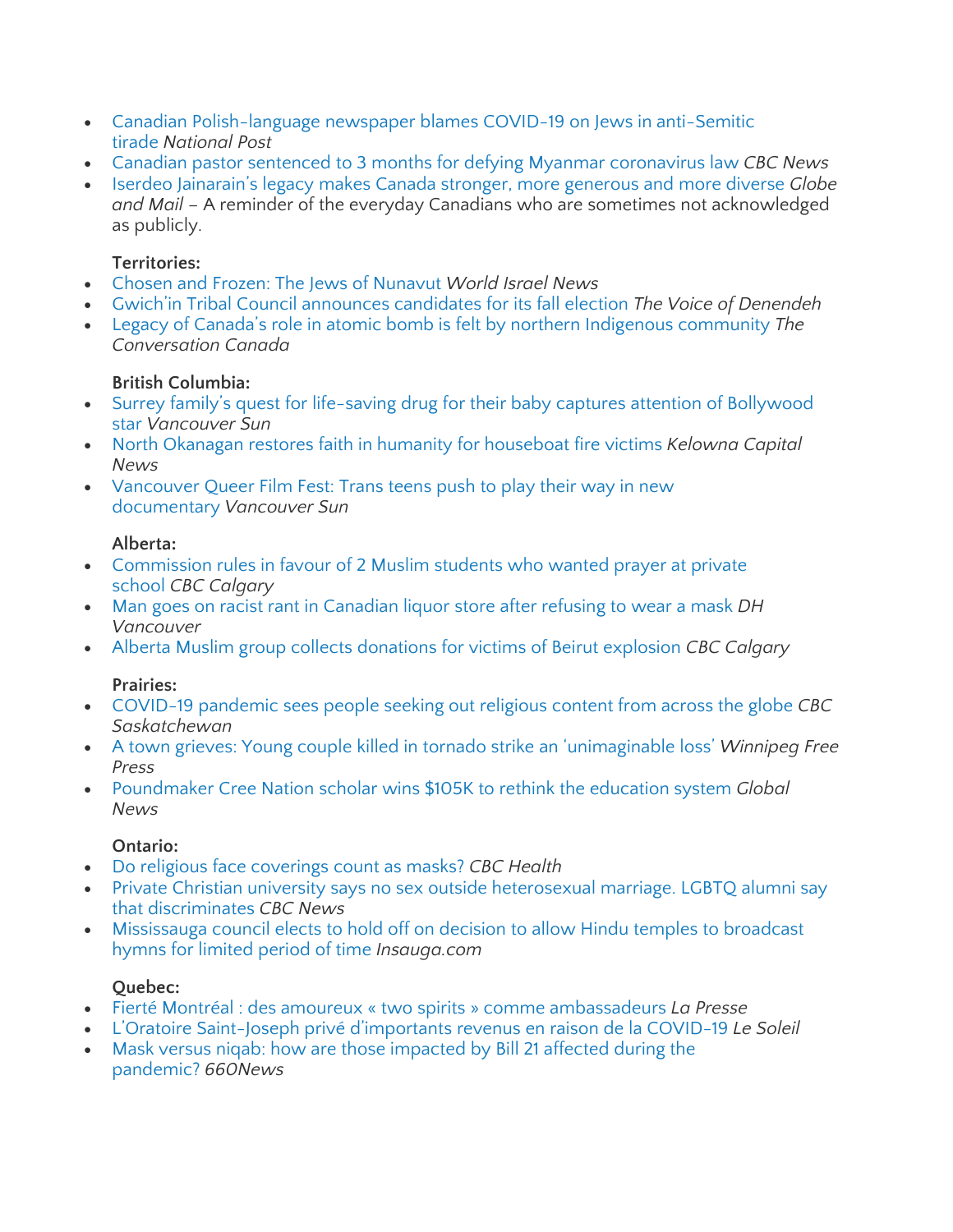- *A brief history of masks from the [17th-century](https://theconversation.com/a-brief-history-of-masks-from-the-17th-century-plague-to-the-ongoing-coronavirus-pandemic-142959) plague to the ongoing coronavirus [pandemic](https://theconversation.com/a-brief-history-of-masks-from-the-17th-century-plague-to-the-ongoing-coronavirus-pandemic-142959) The Conversation*
- *[Orthodox](https://forward.com/schmooze/132374/orthodox-jews-fight-proposed-niqab-ban-in-quebec/) Jews Fight Proposed Niqab Ban in Quebec Forward*

#### **Atlantic Provinces:**

- [Award-Winning](https://cashboxcanada.ca/reviews-album/award-winning-moncton-nbs-folk-rocker-ryan-hillier-offers-no-excuses-new-album/4077) Moncton, NB's Folk-Rocker RYAN HILLIER Offers No Excuses In New [Album](https://cashboxcanada.ca/reviews-album/award-winning-moncton-nbs-folk-rocker-ryan-hillier-offers-no-excuses-new-album/4077) *Cashbox Magazine Canada*
- Special Olympics Canada names Spirit of [Newfoundland](https://www.cbc.ca/news/canada/newfoundland-labrador/peter-halley-special-olympics-champion-of-inclusion-1.5679434) director champion of [inclusion](https://www.cbc.ca/news/canada/newfoundland-labrador/peter-halley-special-olympics-champion-of-inclusion-1.5679434) *CBC Newfoundland and Labrador*
- ALEX SMITH: Canada must step up its game on active play among [children](https://www.thechronicleherald.ca/opinion/local-perspectives/alex-smith-canada-must-step-up-its-game-on-active-play-among-children-481108/) *The Chronicle Herald*

#### **International:**

- Pope appoints six women to top roles on Vatican council in [progressive](https://www.theguardian.com/world/2020/aug/06/pope-appoints-six-women-to-top-roles-on-vatican-council-in-progressive-step#:~:text=Pope%20Francis%20has%20appointed%20six,within%20the%20Catholic%20church) step *The Guardian*
- Eid [celebration](https://www.rte.ie/news/2020/0731/1156594-eid-croke-park/) in Croke Park a 'powerful symbol of unity' *RTE*
- Rabbi Adin Steinsaltz, [Groundbreaking](https://www.haaretz.com/israel-news/rabbi-adin-steinsaltz-groundbreaking-talmud-translator-dies-at-83-1.9055017) Talmud Translator, Dies at 83 *Haaretz*
- [Scaled-down](https://www.theguardian.com/world/gallery/2020/jul/30/scaled-down-hajj-begins-in-coronavirus-era-in-pictures) hajj begins in coronavirus era *The Guardian*



## Religious Literacy Thought Corner

This list focuses on responses and resources in relation to religious literacy.

- [Project](https://www.project1907.org/resources) 1907, includes various resources about spirituality and religious groups, and the intersection with other aspects of identity
- Religious diversity in the [classroom.](https://www.tolerance.org/professional-development/religious-diversity-in-the-classroom) This free professional development resource prepares teachers for addressing religious diversity in their classrooms. Helpful for teachers preparing to address issues of difference as students re-enter the classroom.
- 'Why We Dance' Series: [Isabelle](https://anishinabeknews.ca/2020/07/24/why-we-dance-series-isabelle-bailey/) Bailey *Anishinabek News.* A series to learn about the spiritual ceremony of dance among some First Nations peoples*.*
- ['Christianity](https://nyti.ms/2PBIZfJ) Will Have Power' *New York Times.* A detailed perspective of Trump supporters who are white Evangelical Christians.
- The Islamic [Liberation](https://lareviewofbooks.org/short-takes/islamic-liberation-reading-list/?fbclid=IwAR2QvTiEXll1mspU6m3c79G2aiA0DQhlpNUi5v3OQQ75tDCHEi01uWQliUY) Reading List, *LA Review of Books.* A list of books to understand various aspects of Islam from Muslim and non-Muslim authors and scholars. And, don't forget our [Twitter,](https://twitter.com/CcrlClrc) [FaceBook,](https://www.facebook.com/ccrlclrc) and [LinkedIn](https://www.linkedin.com/company/ccrl-clrc/) accounts! We are continuously updating threads and posts to analyze COVID-19 through religious literacy too.